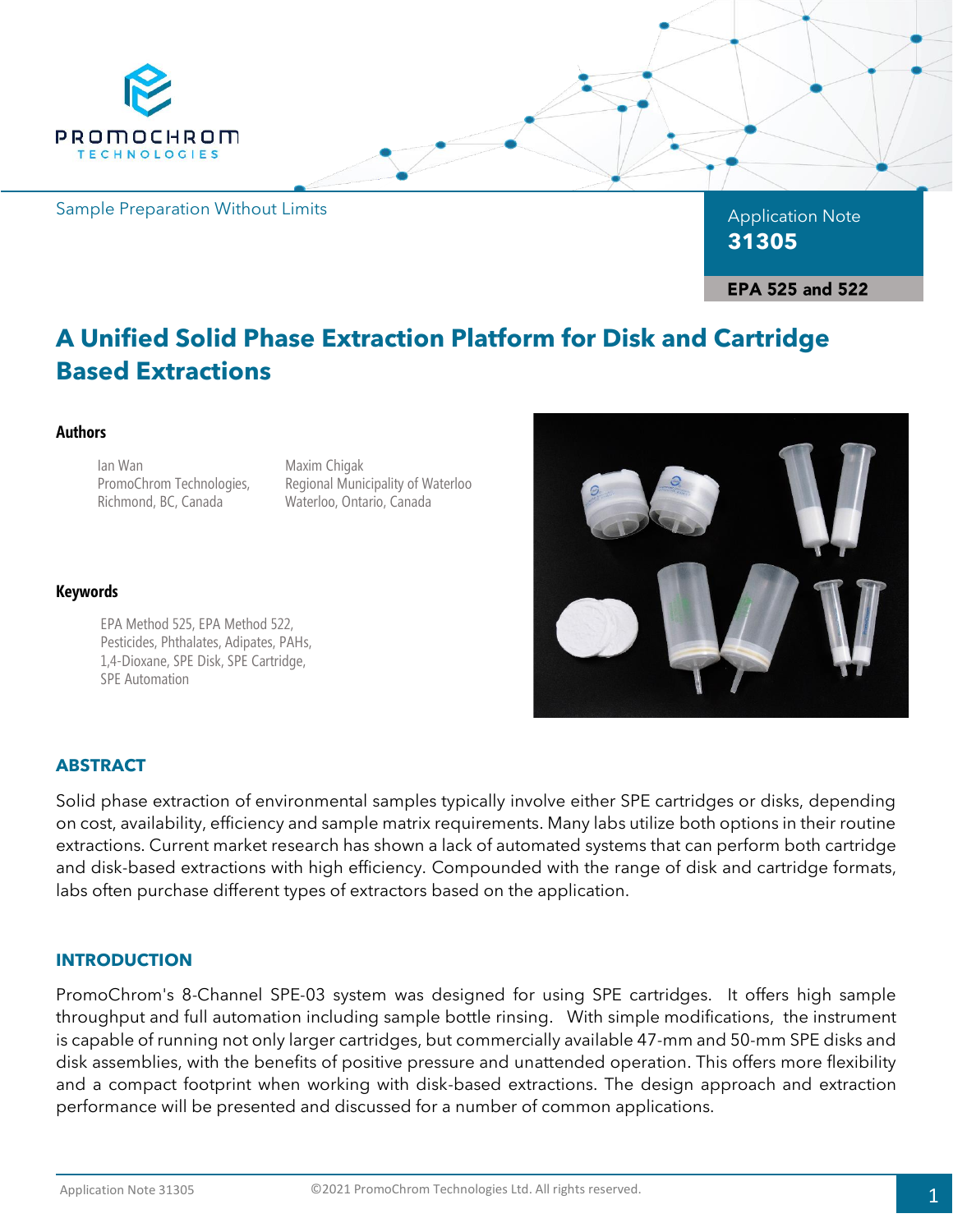### **DESIGN APPROACH**

The SPE-03 has a small 34 cm x 34 cm footprint, excluding sample bottles and racks. Up to 8 SPE cartridges can be mounted within the system. Its default cartridge adapters are compatible with 1/3/6 mL SPE cartridges. 12 mL and 20 mL SPE cartridges can also be mounted on the same cartridge rack using 6/12/20 mL SPE cartridge adapters.

Liquid handling is built around our patented 8-Channel valve and 2 sets of positive pressure syringe pumps. This keeps the design compact and simple.

For the first time in SPE automation, we applied the same positive pressure approach to SPE disks and disk assemblies. This is made possible through an extended platform (disk rack) to create sufficient space.





*Figure 1 - SPE-03 disk rack mounted with various disk and cartridge formats*

Different disks and cartridges can be adapted using our disk holders or adapter caps as shown below.



*Figure 2 - Disk holders for 47-mm/50-mm disks*



*Figure 3 - Enviro-Clean Universal 525 cartridges with adapter caps*



*Figure 4 - Pre-assembled BAKERBOND® Speedisk™ with adapter caps*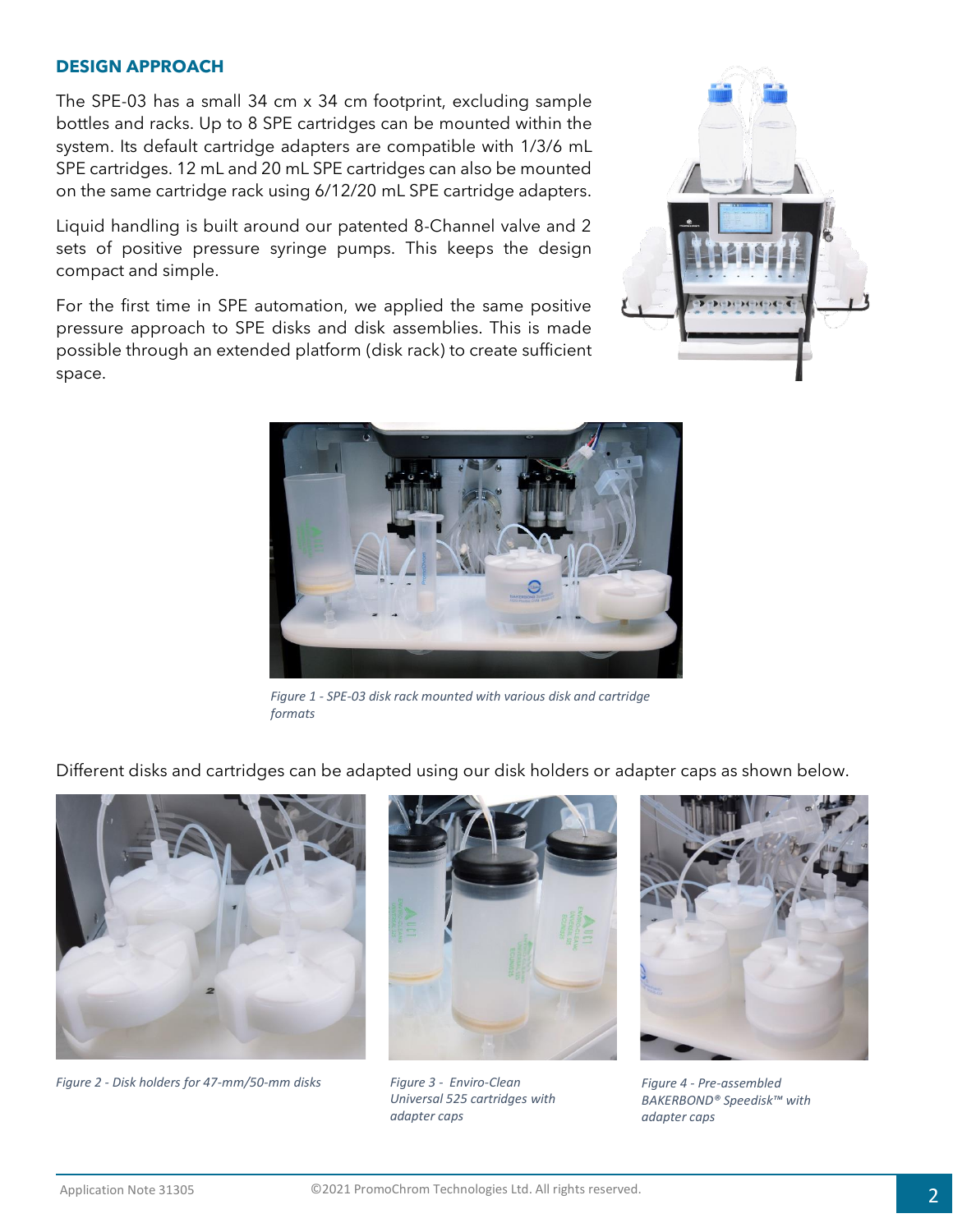### **APPLICATIONS**

# EPA Method 525.2 - Using UCT Enviro-clean Universal 525 Cartridge





*Figure 5 - UCT Enviro-Clean Universal 525 Cartridge*

*Figure 6 - SPE-03 System with Enviro-Clean Cartridge*

A US lab performs EPA Method 525.2 manually using UCT Enviro-clean Universal Cartridges for 92 analytes. These large cartridges are similar to pre-assembled disks and extraction is done by mounting them on a stainless steel vacuum manifold. The operator is required to manually condition cartridges, direct liquid waste, control sample flow rate and perform bottle rinsing. Each extraction takes about 90 minutes.

Using the SPE-03, up to 8 samples can be extracted in the same amount of time, without human attendance. The system automates all extraction steps with controlled flow rates. The SPE-03 method below was translated from their manual procedure.

### **Solvent 1** = MeOH, **Solvent 2** = Water, **Solvent 3** = 1:1 EtAc/DCM, **Solvent 4** = EtAc, **Waste 1** = Aqueous, **Waste 2** = Organic

*Table 1 - EPA Method 525.2 steps programmed on the SPE-03*

| <b>Action</b>            | <b>Inlet 1</b>    | <b>Flow</b> | Volume          |
|--------------------------|-------------------|-------------|-----------------|
| Elute W2                 | Solvent 3         | 50 mL/min   | $10 \text{ mL}$ |
| Wait                     | <b>Time Based</b> |             | 1 min           |
| Elute W2                 | Solvent 3         | 50 mL/min   | 10 mL           |
| Air-Purge W2             | Air               | 50 mL/min   | 20 mL           |
| Elute W2                 | Solvent 1         | 30 mL/min   | 5 mL            |
| Wait                     | Time based        |             | 1 min           |
| Elute W2                 | Solvent 1         | 30 mL/min   | 5 mL            |
| Elute W1                 | Solvent 2         | 30 mL/min   | 20 mL           |
| Add Samp W1              | Sample            | 50 mL/min   | 1020 mL         |
| Air-Purge W1             | Air               | 50 mL/min   | 20 mL           |
| N <sub>2</sub> Cartridge | <b>Time based</b> |             | 5 min           |
| <b>Rinse</b>             | Solvent 4         | 70 mL/min   | 10 mL           |
| Air-Purge R              | Air               | 70 mL/min   | 2 mL            |
| Collect 2                | Sample            | 30 mL/min   | 10 mL           |
| Wait                     | Time based        |             | 1 min           |
| Collect 2                | Sample            | 30 mL/min   | 5 mL            |
| Rinse                    | Solvent 3         | 70 mL/min   | 10 mL           |
| Collect 2                | Sample            | 30 mL/min   | 10 mL           |
| Wait                     | Time based        |             | 1 min           |
| Rinse                    | Solvent 3         | 70 mL/min   | 10 mL           |
| Air-Purge R              | Air               | 70 mL/min   | 2 mL            |
| Collect 2                | Sample            | 30 mL/min   | 10 mL           |
| Wait                     | Time based        |             | 1 min           |
| Collect 2                | Sample            | 30 mL/min   | 15 mL           |

#### *Pre-conditioning*

*Clean sorbent with 10 mL 1:1 EtAc/DCM 1 min soak in between each 5 mL stroke*

#### *Purge liquid from cartridges*

*Condition sorbent with 10 mL MeOH with 1 min soak in between each 5 mL stroke*

### *Wash sorbent with 20 mL water*

### *Sample Loading*

#### *Sorbent Drying*

*Purge large water droplets followed by 5 min N<sup>2</sup> dry*

#### *EtAc Rinse and Elute*

*Rinse sample bottles with 10 mL of 1:1 EtAc Purge remaining EtAc in rinse lines Deliver rinsate through sorbent and collect in fraction row 2, with 1 min soak in between*

#### *1:1 EtAc/DCM Rinse and Elute*

*Rinse sample bottles with 10 mL of 1:1 EtAc/DCM Deliver rinsate through sorbent, and collect in fraction row 2, with 1 min soak in between*

*Rinse sample bottles with another 10 mL of 1:1 EtAc/DCM, purge solvent in rinse lines Deliver rinsate through sorbent, and collect in fraction row 2, with 1 min soak in between*

*15 mL air to purge residual solvent from cartridge*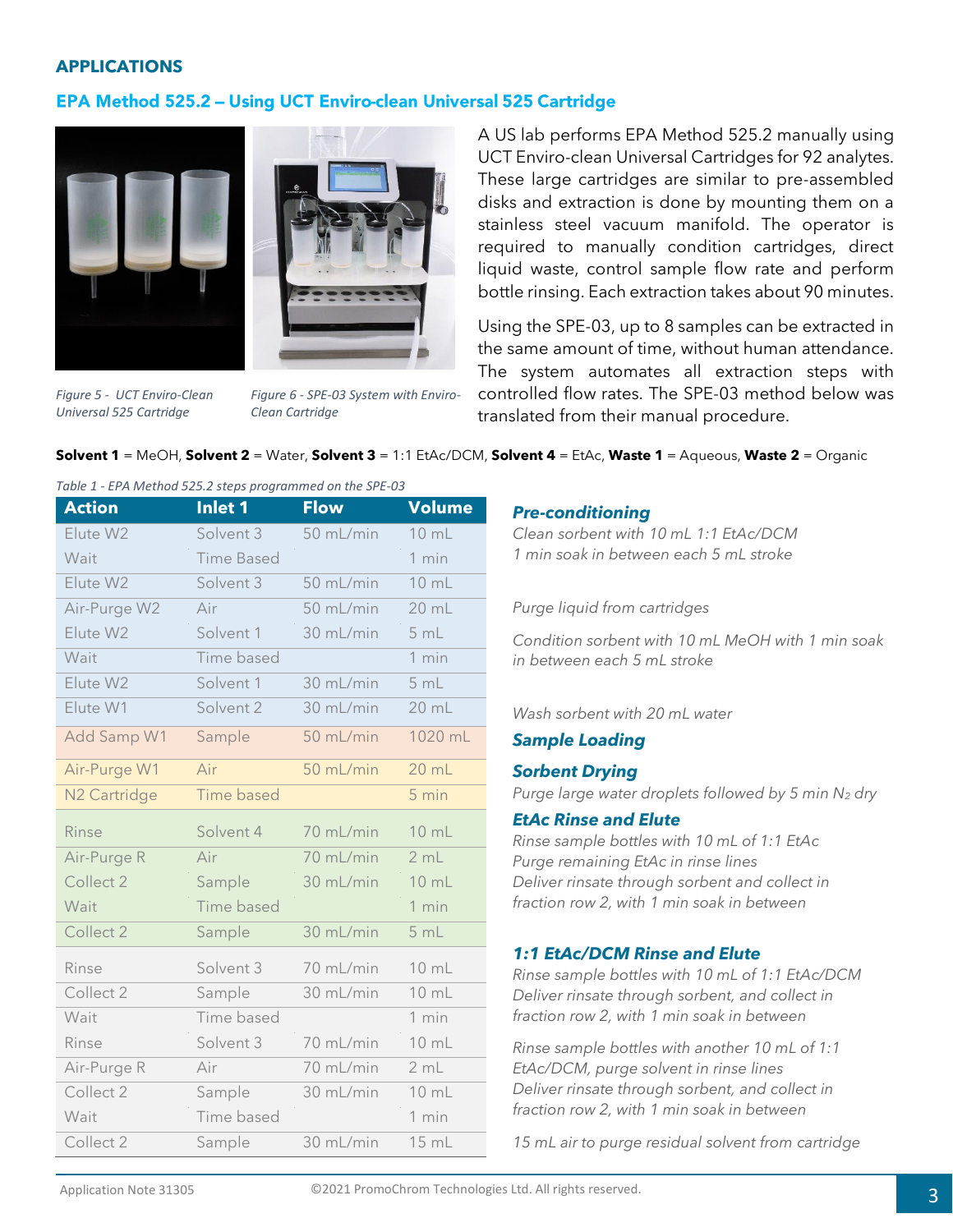Below are the average recoveries for 8 x 1L samples extracted by the SPE-03 and 4 x 1L samples extracted on the manual manifold.

# **Pesticides**

*Table 2 – Pesticide recoveries on the SPE-03 and Manual Manifold at 1 ug/L*

| <b>Compound</b>                  | <b>SPE-03</b> | <b>Manual</b> |  | <b>Compound</b>  | <b>SPE-03</b> |
|----------------------------------|---------------|---------------|--|------------------|---------------|
| Hexachlorocyclopentadiene        | 83%           | 91%           |  | Butylate         | 116%          |
| Pentachlorophenol [4 ug/L]       | 122%          | 117%          |  | Molinate         | 129%          |
| Etridiazole                      | 119%          | 109%          |  | Terbutryn        | 109%          |
| Chlorneb                         | 120%          | 108%          |  | Propachlor       | 118%          |
| Hexachlorocyclohexane, alpha     | 117%          | 110%          |  | Ethoprop         | 127%          |
| Hexachlorocyclohexane, beta      | 112%          | 107%          |  | Trifluralin      | 100%          |
| Hexachlorocyclohexane, delta     | 114%          | 106%          |  | Chlorpropham     | 122%          |
| Simazine                         | 120%          | 117%          |  | Propazine        | 137%          |
| Atrazine [2 ug/L]                | 126%          | 117%          |  | Pronamide        | 123%          |
| Lindane                          | 117%          | 110%          |  | Terbacil         | 106%          |
| Chlorothalonil                   | 116%          | 107%          |  | Ametryn          | 106%          |
| Alachlor [2 ug/L]                | 129%          | 116%          |  | Prometon         | 110%          |
| Heptachlor                       | 106%          | 108%          |  | Bromacil         | 117%          |
| Dacthal (DCPA)                   | 114%          | 106%          |  | Metolachlor      | 115%          |
| Aldrin                           | 83%           | 63%           |  | Chlorpyrifos     | 129%          |
| Heptachlor Epoxide               | 114%          | 110%          |  | Diphenamid       | 115%          |
| gamma-Chlordane                  | 94%           | 95%           |  | <b>Butachlor</b> | 118%          |
| Endosulfan I                     | 105%          | 97%           |  | Norflurazon      | 117%          |
| Endosulfan II                    | 120%          | 112%          |  | Hexazinone       | 120%          |
| alpha-Chlordane                  | 108%          | 101%          |  | Acetochlor       | 115%          |
| $4,4'-DDD$                       | 103%          | 102%          |  | Thiobencarb      | 118%          |
| $4,4'-DDE$                       | 95%           | 97%           |  | Ethion           | 109%          |
| $4,4'-DDT$                       | 105%          | 103%          |  | Trithion         | 106%          |
| Dieldrin                         | 111%          | 106%          |  | Dimethoate       | 125%          |
| Endrin                           | 132%          | 113%          |  | Terbufos Sulfone | 125%          |
| Chlorobenzilate                  | 116%          | 109%          |  | Captan           | 120%          |
| Endrin Aldehyde                  | 91%           | 83%           |  | Diazinon         | 99%           |
| Endosulfan Sulfate               | 128%          | 115%          |  | Malathion        | 121%          |
| Methoxychlor                     | 115%          | 115%          |  | methyl-Parathion | 119%          |
| Permethrin <sup>1</sup> [2 ug/L] | 111%          | 112%          |  | Parathion        | 130%          |
|                                  |               |               |  | Metribuzin       | 120%          |
| Dichlorvos                       | 125%          | 118%          |  |                  |               |
| <b>EPTC</b>                      | 121%          | 109%          |  |                  |               |

1. Permethrin recovery is based on the combined recovery of cis-Permethrin and trans-Permethrin.

The SPE-03 yielded comparable pesticide recoveries to the manual extraction. Most notably, the compounds Aldrin and Diazinon which have been problematic for manual extraction recovered much higher using the SPE-03. This is speculated to be due in part to the controlled flow rate of the system.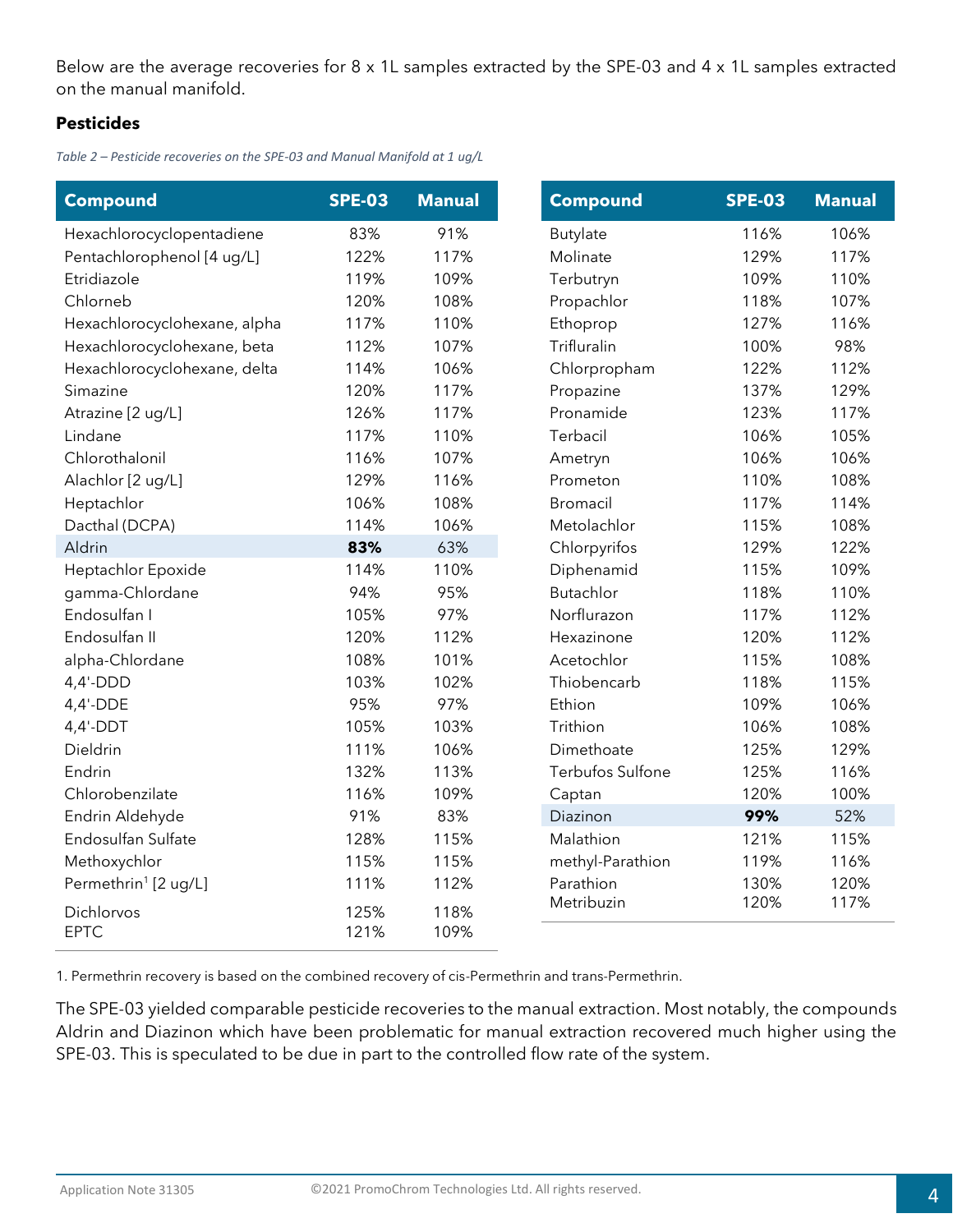# **PAHs**

*Table 3 - PAH recoveries on the SPE-03 and Manual Manifold at 1ug /L*

| <b>SPE-03</b> | <b>Manual</b> |                 |
|---------------|---------------|-----------------|
| 96%           | 89%           | 14(             |
| 107%          | 106%          |                 |
| 102%          | 102%          | 12 <sub>0</sub> |
| 83%           | 85%           | 10              |
| 94%           | 95%           | 8 <sup>1</sup>  |
| 92%           | 95%           |                 |
| 98%           | 103%          | 6 <sub>0</sub>  |
| 102%          | 105%          | $\overline{4}$  |
| 78%           | 83%           | $\overline{2}$  |
| 113%          | 118%          |                 |
| 96%           | 99%           |                 |
| 112%          | 115%          |                 |
| 107%          | 110%          |                 |
| 100%          | 103%          | Acent           |
| 105%          | 104%          |                 |
| 98%           | 101%          |                 |
|               |               |                 |



# **Phthalates and Adipates**

*Table 4 - Phthalate and Adipate recoveries on the SPE-03 and Manual Manifold at 1ug/L*

| <b>Compound</b>                  | <b>SPE-03</b> | <b>Manual</b> | <b>Phthalate and Adipate Recoveries</b> |            |            |             |            |                       |             |             |
|----------------------------------|---------------|---------------|-----------------------------------------|------------|------------|-------------|------------|-----------------------|-------------|-------------|
| Dimethylphthalate (DMP)          | 119%          | 111%          | 140%<br>120%                            |            |            |             |            | $\blacksquare$ SPE-03 |             | Manual      |
| Diethylphthalate (DEP)           | 136%          | 122%          |                                         |            |            |             |            |                       |             |             |
| Di-n-Butylphthalate (DnBP)       | 123%          | 111%          | 100%<br>80%                             |            |            |             |            |                       |             |             |
| Di(2-ethylhexyl)adipate (BBP)    | 118%          | 116%          | 60%                                     |            |            |             |            |                       |             |             |
| Di(2-ethylhexyl)phthalate (DEHP) | 124%          | 111%          | 40%                                     |            |            |             |            |                       |             |             |
| Butylbenzylphthalate (DEHA)      | 120%          | 111%          | 20%                                     |            |            |             |            |                       |             |             |
| Di-n-octyl phthalate (DnOP)      | 109%          | 110%          | 0%                                      |            |            |             |            |                       |             |             |
|                                  |               |               |                                         | <b>DMP</b> | <b>DEP</b> | <b>DnBP</b> | <b>BBP</b> | <b>DEHP</b>           | <b>DEHA</b> | <b>DnOP</b> |

# **Other Semi-volatiles**

*Table 5 - Other Semi-volatile recoveries on the SPE-03 and Manual Manifold at 1ug/L*

| Compound                   | <b>SPE-03</b> | <b>Manual</b> |
|----------------------------|---------------|---------------|
| Isophorone (IPHOR)         | 118%          | 111%          |
| 2,4-Dinitrotoluene (24DNT) | 102%          | 102%          |
| 2,6-Dinitrotoluene (26DNT) | 110%          | 110%          |
| Hexachlorobenzene (HEXCLB) | 101%          | 102%          |
| Caffeine (CAFFEI)          | 110%          | 119%          |
|                            |               |               |



The remaining classes of target analytes saw similar recoveries between both setups.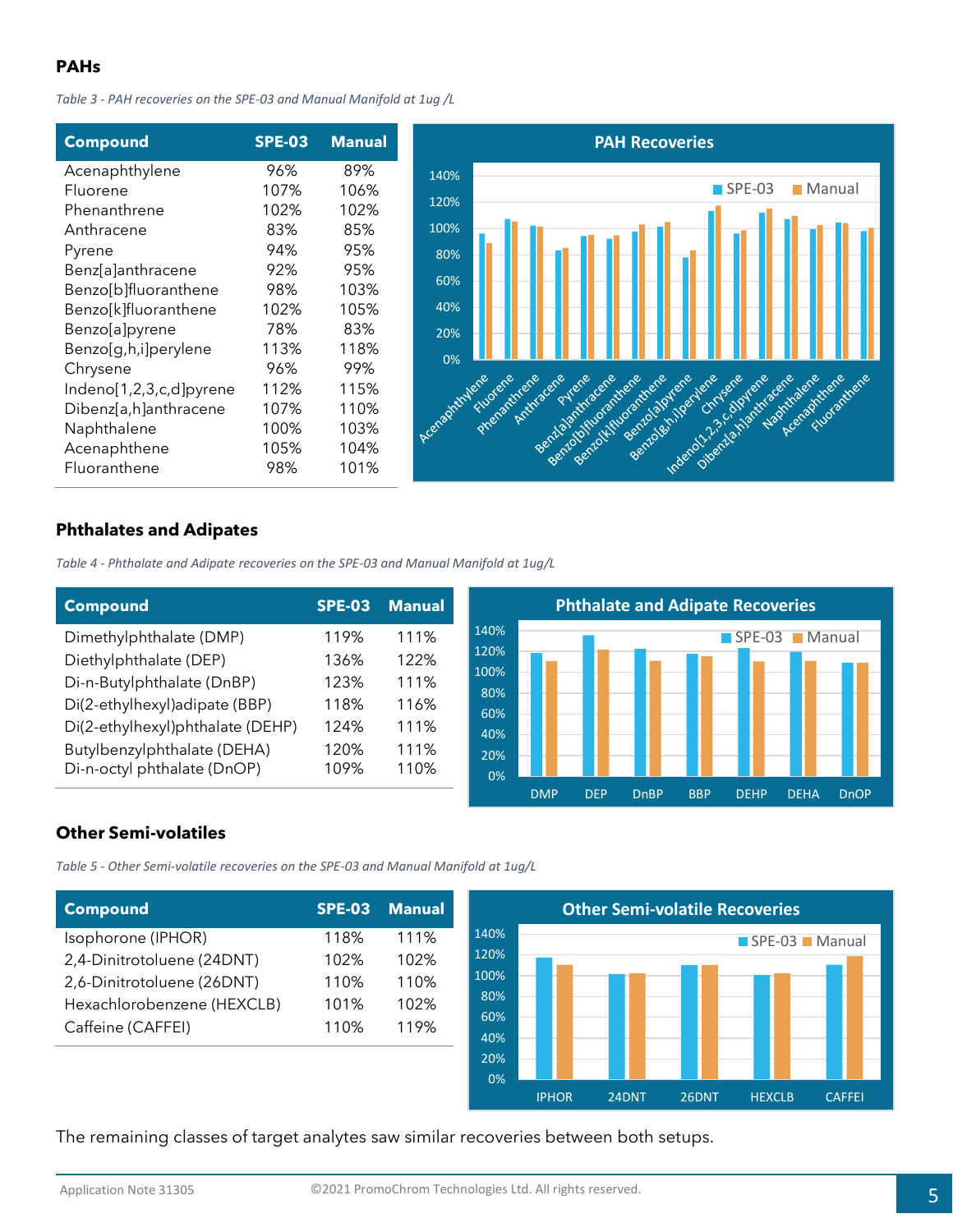# **EPA Method 525.2 - Using Biotage Atlantic® SPE Disk**



Another lab uses the Biotage Atlantic® C18 SPE disk to perform EPA Method 525.2 for a smaller list of 22 compounds. Their existing method was developed on a large automated setup with 8 single-channel modules. The procedure was translated on the SPE-03 and the disks mounted using PromoChrom's disk holders. Up to 8 samples can be extracted simultaneously on a single unit. The following results were obtained from 4 x 1L samples, spiked at 2 ug/L.

*Figure 7 - Biotage Atlantic® C18 Disks*

#### *Table 6 - EPA 525.2 results on the SPE-03 at 2 ug/L*

| <b>Target Compounds</b>     | <b>Recovery</b> | <b>RSD</b> |
|-----------------------------|-----------------|------------|
| Hexachlorocyclopentadiene   | 85%             | 6.1%       |
| Propachlor                  | 105%            | 2.7%       |
| Hexachlorobenzene           | 93%             | 0.9%       |
| Atrazine                    | 101%            | 2.5%       |
| Simazine                    | 97%             | 2.1%       |
| Lindane                     | 107%            | 0.8%       |
| Alachlor                    | 106%            | 0.7%       |
| Heptachlor                  | 101%            | 2.5%       |
| Metribuzin                  | 84%             | 6.3%       |
| Metolachlor                 | 108%            | 0.0%       |
| Aldrin                      | 96%             | 4.9%       |
| Heptachlor Epoxide          | 106%            | 2.4%       |
| <b>Butachlor</b>            | 108%            | 2.0%       |
| Trans-Chlordane             | 109%            | 2.8%       |
| Cis-Chlordane               | 103%            | 3.5%       |
| Trans-Nonachlor             | 112%            | 6.1%       |
| Dieldrin                    | 104%            | 3.8%       |
| Endrin                      | 103%            | 2.8%       |
| Bis(2-ethylhexyl) adipate   | 107%            | 1.4%       |
| Methoxychlor                | 98%             | 5.3%       |
| Bis(2-ethylhexyl) phthalate | 108%            | 3.5%       |
| Benzo(a)pyrene              | 91%             | 3.4%       |



*Figure 8 - Biotage Atlantic® C18 Disks mounted on the SPE-03*

All compounds recovered between 84% to 112%, demonstrating excellent performance of the SPE-03 using Atlantic SPE disks.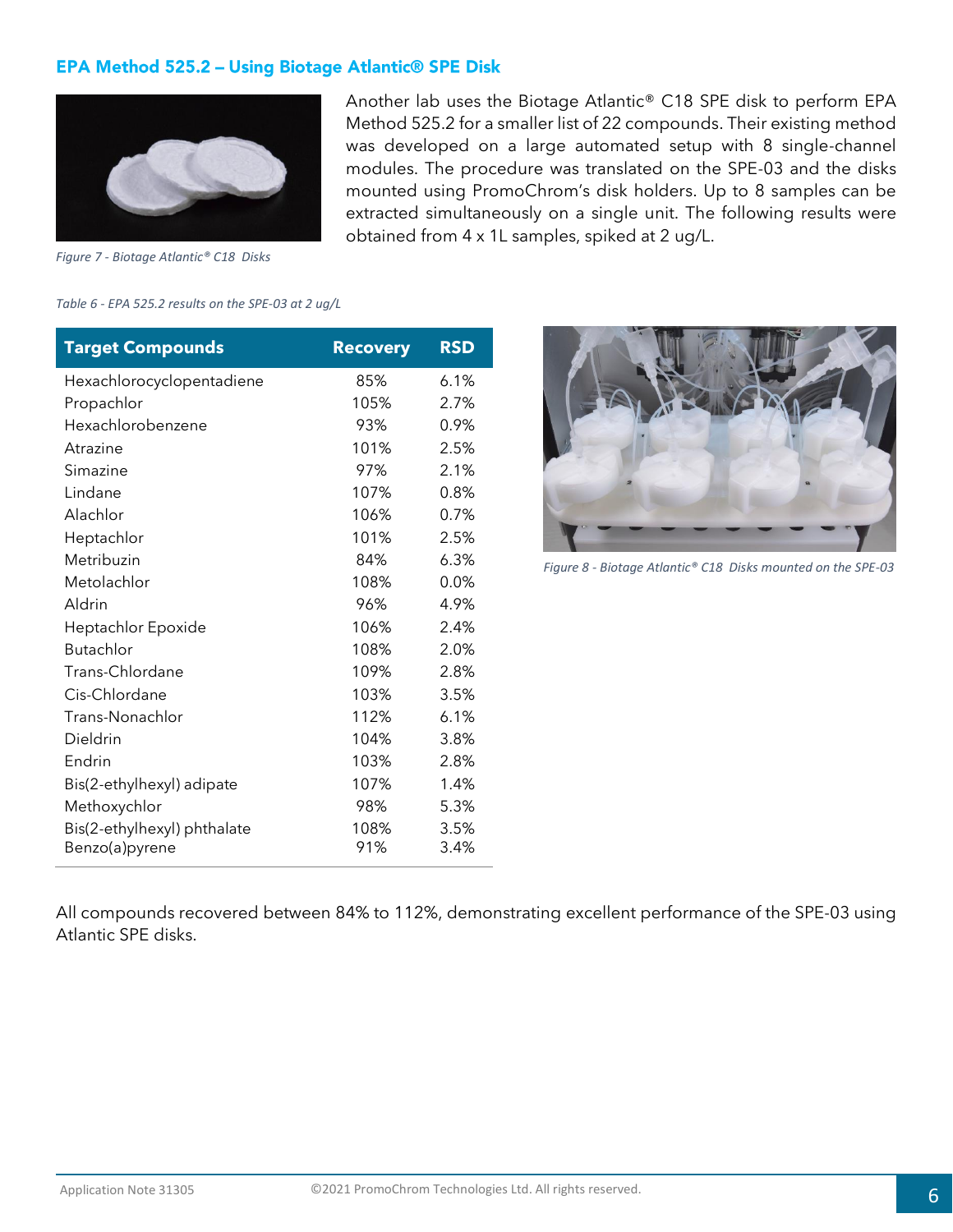# 1,4-Dioxane – Using CDM Empore™ Carbon SPE Disk



*Figure 9 - CDM EmporeTM carbon disks*



*Figure 10 - SPE-03 using CDM EmporeTM carbon disk*

*Table 7 - IDC Results at 2.5 ug/L*

The Regional Municipality of Waterloo uses EmporeTM Carbon SPE disks to determine 1,4- Dioxane in water samples. Their method was also translated from an older automated extractor onto the SPE-03 system. The disks are mounted in PromoChrom's disk holders.

Compared to 6mL SPE cartridge extraction following EPA Method 522 for 1,4-Dioxane, the SPE-03 uses 5 to 6 times the solvent and sample flow rate for these 47mm disks. It takes just 80 minutes to fully-automate the extraction of all 8 x 1L samples.

Below are the Initial Demonstration of Capability (IDC) and Minimum Detection Limit (MDL) results.

|                                                                      |  |  |  |  |  | 1 2 3 4 5 6 7 8 9 10 Average RSD |      |
|----------------------------------------------------------------------|--|--|--|--|--|----------------------------------|------|
| <b>Recovery</b> 104% 107% 100% 93% 103% 103% 104% 100% 106% 98% 101% |  |  |  |  |  |                                  | 4.1% |
|                                                                      |  |  |  |  |  |                                  |      |

*Table 8 - MDL Results at 0.25 ug/L*

|                                                                             |  |  |  |  |  | <u>11 2 3 4 5 6 7 8 9 10 Average RSD </u> |  |
|-----------------------------------------------------------------------------|--|--|--|--|--|-------------------------------------------|--|
| <b>Recovery</b> 108% 112% 116% 116% 104% 108% 116% 108% 104% 116% 111% 4.5% |  |  |  |  |  |                                           |  |

# 1,4-Dioxane - Using 6mL 2g Coconut Charcoal SPE Cartridge

The same system can be used with 6mL SPE cartridges for 1,4-Dioxane following EPA Method 522. Using a slower flow rate for the SPE cartridge, 8 x 500mL samples are extracted in 132 minutes, yielding the following results from the Erie County Water Authority:

*Table 9 - IDC Recoveries at 5.0 µg/L* 

|                 |      |      |      |     | <b>Average</b> | <b>RSD</b> |  |
|-----------------|------|------|------|-----|----------------|------------|--|
| <b>Recovery</b> | 114% | 111% | 106% | 85% | 104%           | 12.6%      |  |

### *Table 10 - MRL recoveries at 1.0 µg/L*

|                                               |  |  |  |            | 1 2 3 4 5 6 7 Average RSD |      |
|-----------------------------------------------|--|--|--|------------|---------------------------|------|
| <b>Recovery</b> 111% 114% 105% 106% 112% 113% |  |  |  | 106%  110% |                           | 3.4% |